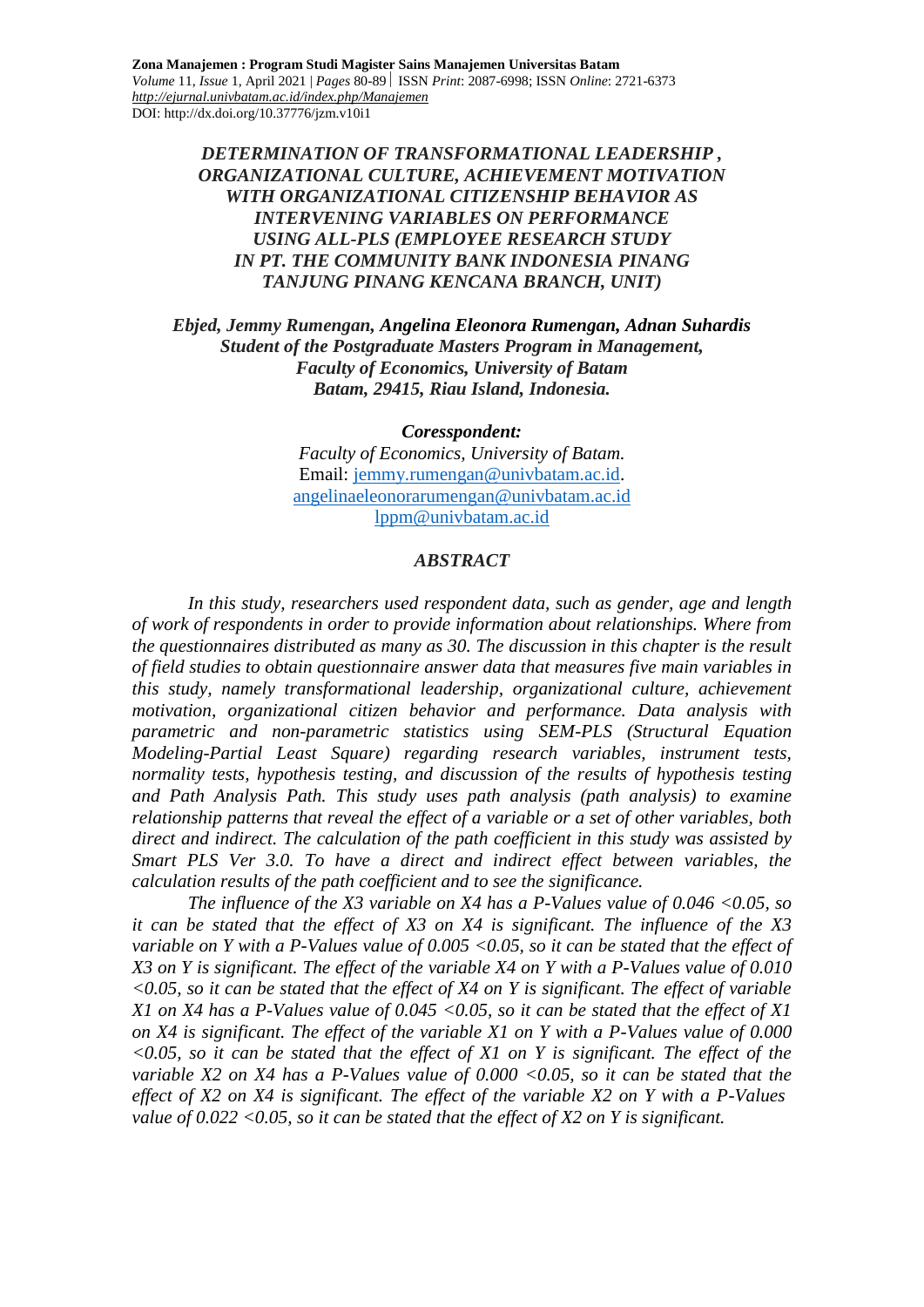*Keywords: Transformational Leadership, Organizational Culture, Motivation Achievement, Organizational Citizenship Behavior, Performance*

# **I. INTRODUCTION**

Initially, Bank Rakyat Indonesia (BRI) was founded in Purwokerto, Central Java by Raden Bei Aria Wirjaatmadja under the name De Poerwokerto sche Hulp en Spaar bank der Inlandsche Hoofden or "Aid and Savings Bank belonging to the Priyayi Purwokerto, a financial institution that serves people Indonesian nationality (native). This institution was established on December 16, 1895, which was later used as the birthday of BRI. Since August 1, 1992, based on Banking Law No.7 of 1992 and Government Regulation No. 21 of 1992, BRI's status was changed to a company In order for the vision and mission to be achieved, it is important to pay attention to transformational leadership, Transformational Leadership is all forms that are given to all employees as remuneration for the contribution given to the company. There are many cases where quality human resources (HR) come out after being obtained by with great difficulty due to the Transformation Leadership system al which is not interesting, so that Transformational Leadership aims not only to obtain quality human resources, but also to maintain quality human resources (HR). Organizational culture is a collection of values that help organizational members understand acceptable and unacceptable actions in the organization. Organizational culture has a very strategic role to encourage and improve the effectiveness of organizational performance, as an instrument for determining the direction of the organization, directing what can be done and what cannot be done, how to allocate organizational resources, and as a tool to deal with problems and opportunities from the internal

environment. and external. The concept of culture has been central to the field of anthropology since its inception and received attention in the early development of organizational studies. The concept of culture in organizational theory is one dimension in understanding organizational behavior. The need to diagnose and manage organizational culture is increasingly important because of the increasing need to combine and shape different organizational cultures as structural changes have occurred. Motivation is a process that explains the strength, direction, and persistence of a person in an effort to achieve goals. Therefore, motivation in general is related to efforts towards each goal. Achievement motivation is the capital for success. Organizational citizenship behavior (OCB) is reflected in the behavior of helping others, volunteering for extra tasks, obeying rules and procedures in the workplace. This behavior illustrates the added value of employees, which is a form of pro-social behavior, namely positive, constructive and helpful social behavior. Performance can be known and measured if an individual or a group of employees has criteria or benchmarks of success standards set by the organization. Therefore, if there are no goals and targets set in the measurement, it is impossible for a person's performance or organizational performance to be known if there is no measure of success.

# **Formulation of the problem**

1. Does Transformational Leadership directly determine the Organizational Citizenship Behavior ?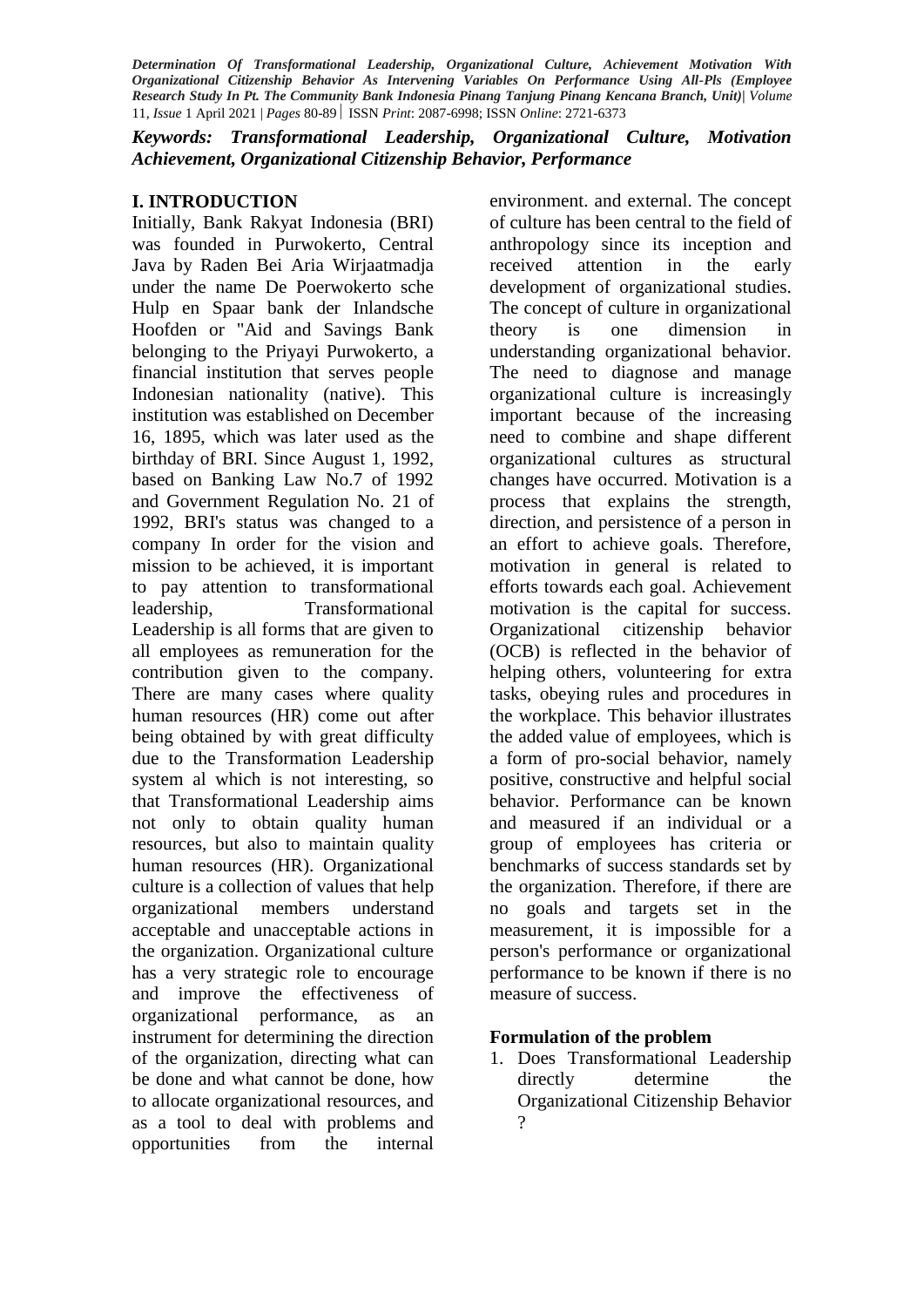- 2. Does Organizational Culture directly determine the Organizational Citizenship Behavior ?
- 3. Does Achievement Motivation directly determine the Organizational Citizenship Behavior ?
- 4. Does the Organizational Citizenship Behavior directly determine the Employee Performance ?
- 5. Does Transformational Leadership directly determine the Employee Performance ?
- 6. Does the work facility directly determine the Employee Performance ?
- **7.** Does Achievement Motivation directly determine the Employee Performance ?

# **II. RESEARCH METHOD**

In this study, researchers used respondent data, such as gender, age and length of work of respondents in order to provide information about relationships. Where from the questionnaires distributed as many as 30. The discussion in this chapter is the result of field studies to obtain questionnaire answer data that measures five main variables in this study, namely transformational leadership, organizational culture, motivation, achievement, organizational citizenship behavior, and performance. Data analysis with parametric and nonparametric statistics using SEM-PLS (Structural Equation Modeling-Partial Least Square) regarding research variables, instrument tests, normality tests, hypothesis testing, and discussion of the results of hypothesis testing and Path Analysis Path. This study uses path analysis (path analysis) to examine relationship patterns that reveal the effect of a variable or a set of other variables, both direct and indirect. The calculation of the path coefficient in this study was assisted by Smart PLS Ver 3.0. For the effect of departing directly and indirectly between variables, the results of the calculation of the coordination coordinates are to see the significance.

# **Population and Sample**

The population in this study was in at employee research study in PT. The Community Bank Indonesia Tanjung Pinang Kencana Branch, Unit, amounting to 30 people regardless of specific strata and field of duty. Arikunto (in Riduwan, 2012: 210) states that if the subject is less than 100, it is better to take all of them, so that the research is a population study. Because of population limitations, all members of the population were used as the research sample, so this study used a saturated sample, which was taken through the Census Technique using proportional random sampling.

# **III. RESULT AND DISCUSSION**

Internal consistency analysis is a form of reliability used to assess the consistency of results across items on the same test. Internal consistency testing using a composite reliability value with the criteria of a variable is said to be reliable if the composite reliability value is> 0.600 (Hair, Hult, Ringle, & Sarstedt, 2014).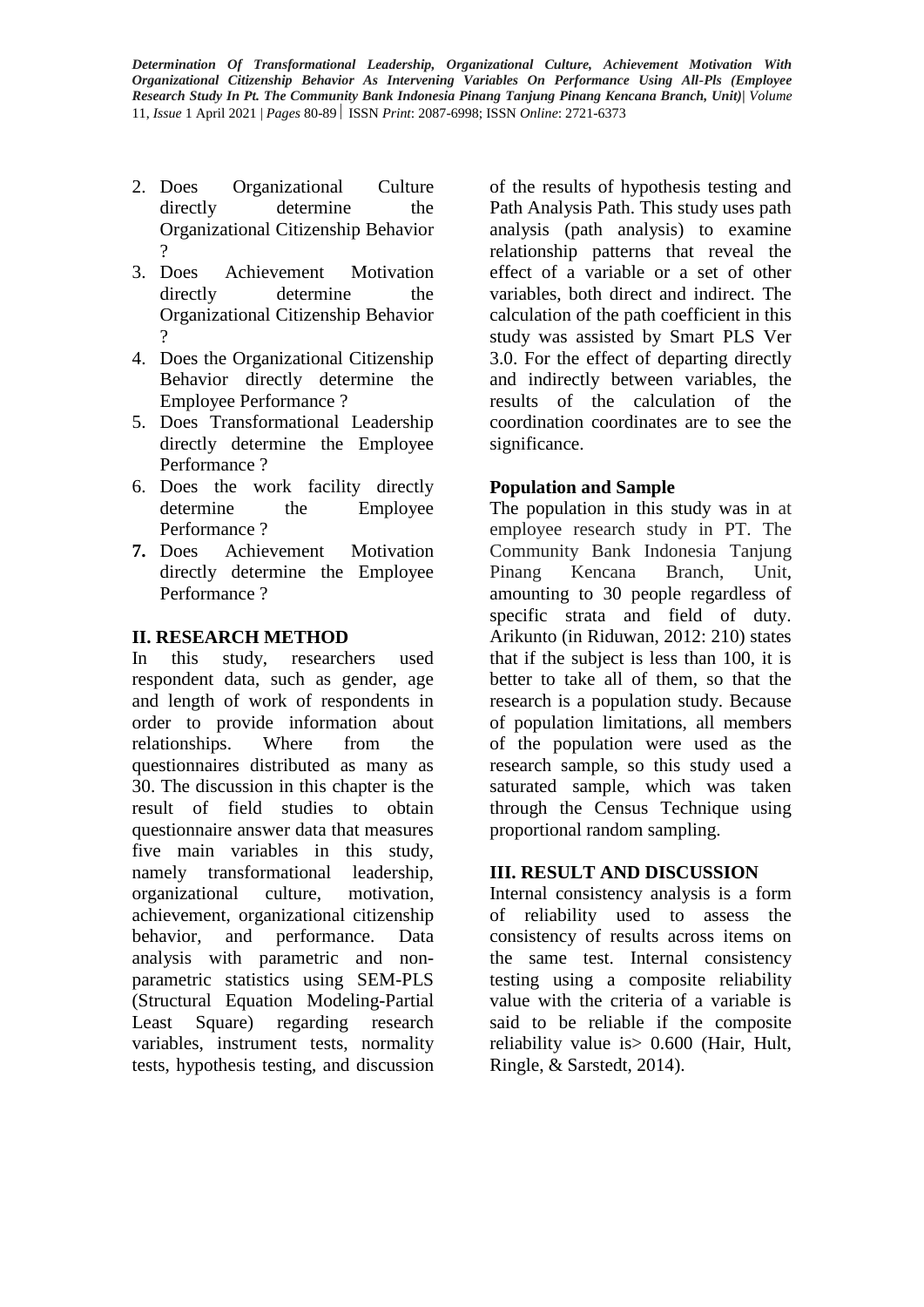|                 | michael Combibichte, Thinn (bib<br>Tabel 1 |         |                    |                                   |  |  |  |
|-----------------|--------------------------------------------|---------|--------------------|-----------------------------------|--|--|--|
| <b>Variabel</b> | Cronbach's                                 | $rho_A$ | Composite          | <b>Average Variance Extracted</b> |  |  |  |
|                 | <b>Alpha</b>                               |         | <b>Reliability</b> | (AVE)                             |  |  |  |
| X <sub>1</sub>  | 0.845                                      | 0.873   | 0.878              | 0.431                             |  |  |  |
| X <sub>2</sub>  | 0.882                                      | 0.892   | 0.907              | 0.554                             |  |  |  |
| X3              | 0.874                                      | 0.883   | 0.902              | 0.538                             |  |  |  |
| <b>X4</b>       | 0.764                                      | 0.861   | 0.823              | 0.427                             |  |  |  |
| Y               | 0.870                                      | 0.876   | 0.888              | 0.449                             |  |  |  |

#### **Internal Consistency Analysis**

Source: Data Processing (2020)

Based on the data of the internal consistency analysis in the table above, the results show that the variables X1, **Convergent Validity**

X2, X3, X4 and Y have a composite reliability value  $> 0.600$ , so all X1, X2, X3, X4 and Y variables are reliable.

|                            | Tabel 2 |                        |    |   |            |  |
|----------------------------|---------|------------------------|----|---|------------|--|
|                            | X1      | $\overline{\text{X2}}$ | X4 | Y | $\vert$ x3 |  |
| X1.1                       | 0.400   |                        |    |   |            |  |
| X1.10                      | 0.447   |                        |    |   |            |  |
| X1.2                       | 0.821   |                        |    |   |            |  |
| X1.3                       | 0.763   |                        |    |   |            |  |
| X1.4                       | 0.735   |                        |    |   |            |  |
| X1.5                       | 0.695   |                        |    |   |            |  |
| X1.6                       | 0.747   |                        |    |   |            |  |
| X1.7                       | 0.622   |                        |    |   |            |  |
| X1.8                       | 0.690   |                        |    |   |            |  |
| X1.9                       | 0.577   |                        |    |   |            |  |
| $\overline{\mathsf{X2.1}}$ |         | 0.758                  |    |   |            |  |
| X2.2                       |         | 0.812                  |    |   |            |  |
| X2.3                       |         | 0.838                  |    |   |            |  |
| X2.4                       |         | 0.822                  |    |   |            |  |
| X2.5                       |         | 0.738                  |    |   |            |  |
| X2.6                       |         | 0.593                  |    |   |            |  |
| X2.7                       |         | 0.589                  |    |   |            |  |
| X2.8                       |         | 0.759                  |    |   |            |  |
| X3.1                       |         |                        |    |   | 0.597      |  |
| <b>X3.10</b>               |         |                        |    |   | 0.563      |  |
| X3.2                       |         |                        |    |   | 0.675      |  |
| X3.3                       |         |                        |    |   | 0.484      |  |
| X3.4                       |         |                        |    |   | 0.603      |  |
| X3.5                       |         |                        |    |   | 0.620      |  |
| X3.6                       |         |                        |    |   | 0.639      |  |
| X3.7                       |         |                        |    |   | 0.811      |  |
| X3.8                       |         |                        |    |   | 0.823      |  |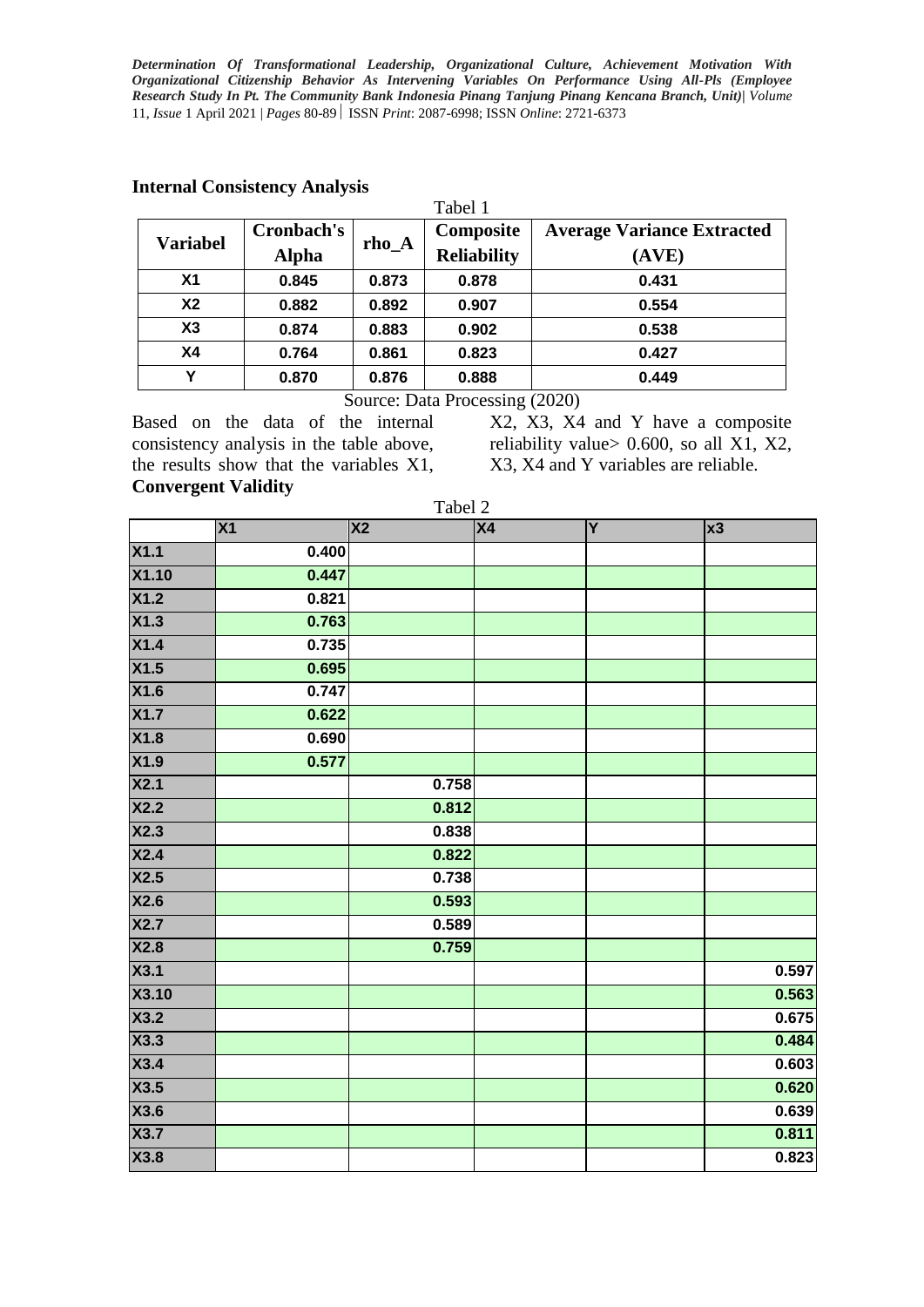| X3.9            |       |       | 0.795 |
|-----------------|-------|-------|-------|
| X4.1            | 0.794 |       |       |
| X4.2            | 0.775 |       |       |
| X4.3            | 0.716 |       |       |
| <b>X4.4</b>     | 0.595 |       |       |
| <b>X4.5</b>     | 0.580 |       |       |
| <b>X4.6</b>     | 0.834 |       |       |
| <b>X4.7</b>     | 0.756 |       |       |
| <b>X4.8</b>     | 0.773 |       |       |
| <b>Y1</b>       |       | 0.492 |       |
| Y <sub>2</sub>  |       | 0.622 |       |
| Y3              |       | 0.465 |       |
| $\overline{Y4}$ |       | 0.852 |       |
| <b>Y5</b>       |       | 0.867 |       |
| <b>Y6</b>       |       | 0.820 |       |
| <b>Y7</b>       |       | 0.734 |       |
| <b>Y8</b>       |       | 0.653 |       |

Source: Data Processing (2020)

Based on the table above, it can be seen that the value of outer loading for variables X1, X2, X3, X4, Y where the value of all the items in the 5 variables

tested is greater than 0.4, so all indicators in 5 variables are declared valid.

# **Disciplinary Validity**

Discriminant validity aims to assess an indicator of a construct variable is valid or not, namely by looking at the Heterotrait Value - Monotrait Ratio Of

Corelation (HTMT) <0.90, then the variable has good (valid) discriminant validity (Hair, Hult, Ringle, & Sarstedt, 2014).

|          |       | -----          |       |       |  |
|----------|-------|----------------|-------|-------|--|
| Variabel | Χ1    | X <sub>2</sub> | X3    | Χ4    |  |
| Χ1       |       |                |       |       |  |
| Х2       | 0.524 |                |       |       |  |
| X3       | 0.546 | 0.401          |       |       |  |
| Χ4       | 0.502 | 0.405          | 0.421 |       |  |
| v        | 0.531 | 0.479          | 0.458 | 0.711 |  |

# Source: Data Processing (2020)

Based on the table above, the results of the correlation of variables X1 with X2, X1 with X3, X1 and X4, variables X1

and Y all variables have a correlation value <0.900, thus the correlation value of all variables is declared valid.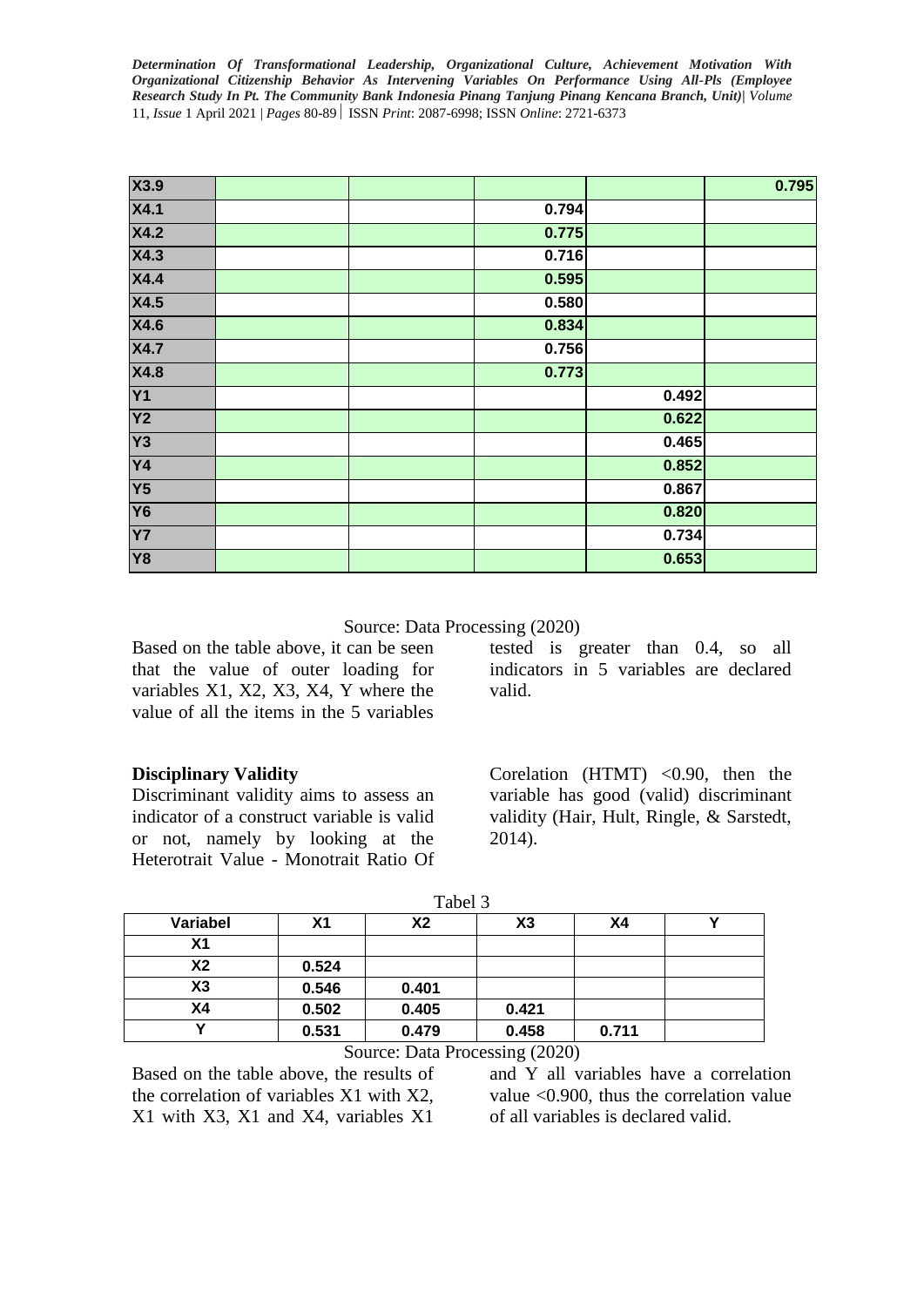#### **Structural Model Analysis (Inner Model)**

The structural model analysis or (inner model) aims to test the research hypothesis. The part that needs to be analyzed in the structural model is the coefficient of determination (R Square) by testing the hypothesis. Collinearity test is to prove whether the correlation between latent variables / constructs is strong or not. If there is a strong correlation, it means that the model contains problems from a

methodological point of view, because it has an impact on the estimation of its statistical significance. This problem is known as collinearity. The value used to analyze it is by looking at the Variance Inflation Factor (VIF) value. (Hair, Hult, Ringle, & Sarstedt, 2014; Garson, 2016). If the VIF value is greater than 5.00, it means a collinearity problem occurs, and conversely there is no collinearity problem if the VIF value is <5.00 (Hair, Hult, Ringle, & Sarstedt, 2014).

| Variabel       | X1 | <b>X2</b> | X3 | <b>X4</b> |       |
|----------------|----|-----------|----|-----------|-------|
| X <sub>1</sub> |    |           |    | 1.239     | 1.255 |
| X <sub>2</sub> |    |           |    | 1.407     | 1.921 |
| X3             |    |           |    | 1.355     | 1.360 |
| X <sub>4</sub> |    |           |    |           | 1.378 |
|                |    |           |    |           |       |

Source: Data Processing (2020)

From the data above it can be described that the VIF value for the correlation X1 with Y, X2 with Y, X3 with Y, X4 with Y has a value  $\leq 5.00$  so there is no

# **Direct Influence Hypothesis**

Testing the direct effect hypothesis aims to prove the hypotheses of the effect of a variable on other variables directly (without intermediaries). If the path coefficient value is positive it indicates that an increase in the value of one variable is followed by an increase in the value of other variables, if the path coefficient value is negative it indicates

collinearity problem, thus from the data above, the structural model is in the case of it does not contain a collinearity problem.

that an increase in one variable is followed by a decrease in the value of another variable. If the probability value (P-Value) <Alpha (0.05) then Ho is rejected (the effect of a variable with other variables is significant). If the probability value (P-Value)> Alpha (0.05) then Ho is rejected (the effect of one variable with other variables is not significant).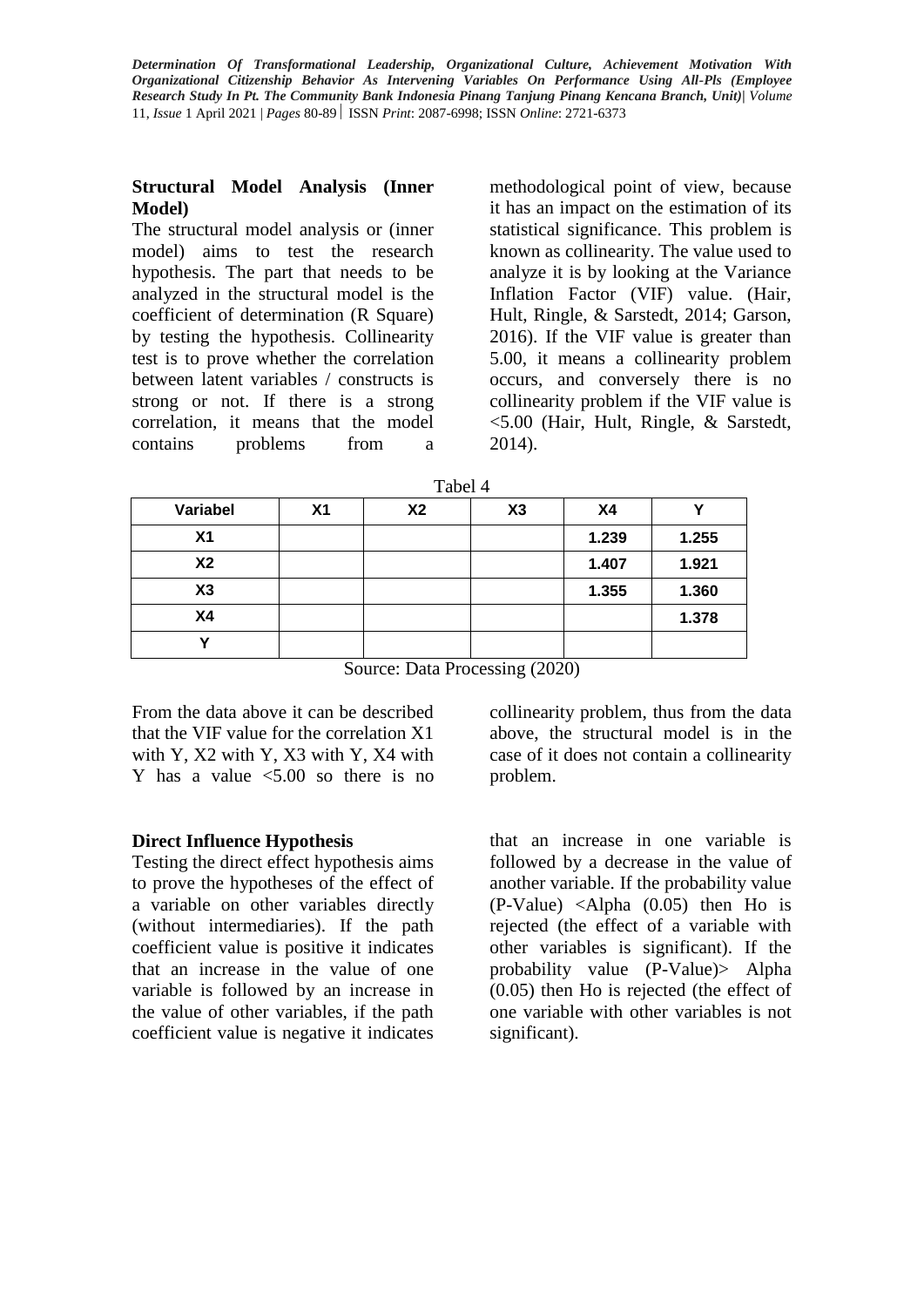| Tabel 5            |          |          |                  |                   |               |  |
|--------------------|----------|----------|------------------|-------------------|---------------|--|
| <b>Variabel</b>    | Real     | Average  | <b>Standard</b>  |                   | P             |  |
|                    | sample   | sample   | <b>Deviation</b> | <b>Statistics</b> | <b>Values</b> |  |
| $X1 - > X4$        | 0.030    | 0.033    | 0.040            | 0.765             | 0.045         |  |
| $X1 - Y$           | 0.997    | 0.967    | 0.077            | 12.929            | 0.000         |  |
| $X2 - > X4$        | 0.975    | 0.967    | 0.044            | 21.966            | 0.000         |  |
| $X2 \rightarrow Y$ | $-0.129$ | $-0.118$ | 0.103            | 1.253             | 0.022         |  |
| $X3 - > X4$        | $-0.188$ | $-0.183$ | 0.254            | 0.741             | 0.046         |  |
| $X3 \rightarrow Y$ | $-0.036$ | $-0.026$ | 0.057            | 0.634             | 0.005         |  |
| $X4 - Y$           | 0.004    | 0.011    | 0.169            | 0.025             | 0.010         |  |

Source: Data Processing (2020)

- 1. The direct effect of variable X3 on variable X4 has a path coefficient of 0.741 (positive), so an increase in the value of variable X3 will be followed by an increase in variable X4. The influence of the X3 variable on X4 has a P-Values value of  $0.046 \leq 0.05$ , so it can be stated that the effect of X3 on X4 is significant.
- 2. The direct effect of variable X3 on variable Y has a path coefficient of 0.634 (positive), so an increase in the value of variable X3 will be followed by an increase in variable Y.The effect of variable X3 on Y has a P-Values value of 0.005 <0.05, so it can be stated that the influence between X3 on Y is significant.
- 3. The direct effect of variable X4 on variable Y has a path coefficient of 0.025 (positive), so an increase in the value of variable X4 will be followed by an increase in variable Y.The effect of variable X4 on Y has a P-Values value of  $0.010$ <0.05, so it can be stated that the influence between X4 on Y is significant.
- 4. The direct effect of variable X1 on variable X4 has a path coefficient of 0.765 (positive), so an increase in

the value of variable X1 will be followed by an increase in variable X4. The effect of variable X1 on X4 has a P-Values value of  $0.045$ <0.05, so it can be stated that the effect of X1 on X4 is significant.

- 5. The direct effect of variable X1 on variable Y has a path coefficient of 12.929 (positive), so an increase in the value of variable X1 will be followed by an increase in variable Y. The effect of variable X1 on Y has a P-Values value of 0.000  $\leq 0.05$ , so it can be stated that the influence between X1 on Y is significant.
- 6. The direct effect of variable X2 on variable X4 has a path coefficient of 21.966 (positive), so an increase in the value of variable X2 will be followed by an increase in variable X4. The influence of the variable X2 on X4 has a P-Values value of  $0.000$  < 0.05, so it can be stated that the effect of X2 on X4 is significant.
- 7. The direct effect of variable X2 on variable Y has a path coefficient of 1.253 (positive), so an increase in the value of variable X2 will be followed by an increase in variable X4. The influence of the X2 variable on Y has a P-Values value of  $0.022$  < 0.05, so it can be stated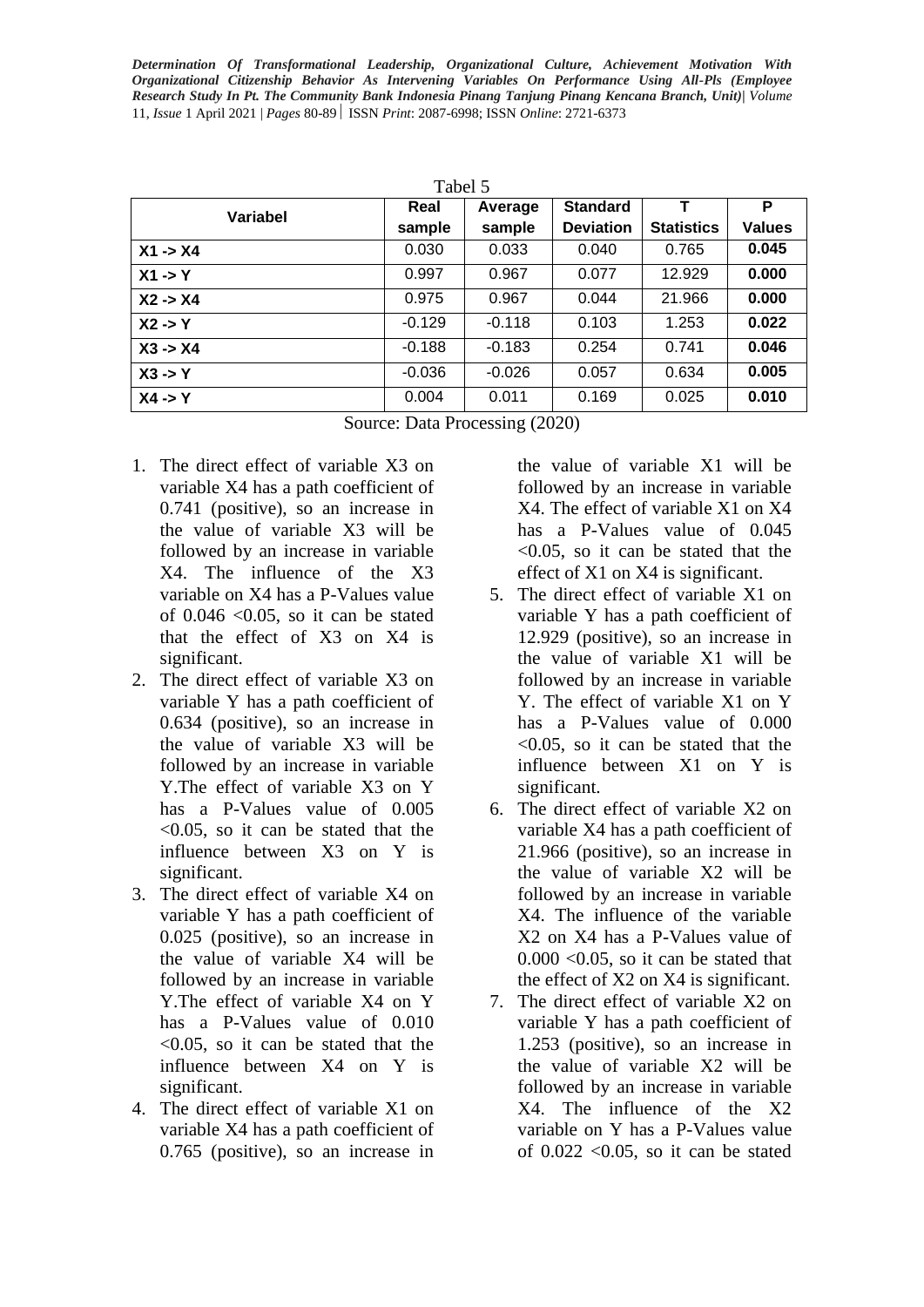that the effect of X2 on Y is significant.

# **Coefficient of Determination**

The coefficient of determination (R Square) aims to evaluate the accuracy of the predictions of a variable. In other words, to evaluate how the variation in the value of the dependent variable is affected by the variation in the value of the independent variable in a path model.

| <b>Variabel</b> | <b>R</b> Square | <b>Adjusted R Square</b> |  |
|-----------------|-----------------|--------------------------|--|
| Х4              | 0.942           | 0.936                    |  |
|                 | 0.913           | 0.899                    |  |

Source: Data Processing (2020)

# **IV. CONCLUSION**

Leaders need to develop their leadership capacity by communicating well with employees so that they can inspire and bring optimal information within the organization, make organizational culture a reference in solving problems within the organization, need to assess work standards to stimulate employee achievement motivation, job characteristics clearly will foster the behavior of organizational citizenship behavior of employees in organizations, personal approaches between leaders and employees to improve employee performance.

# **REFERENCES**

- A A. Anwar Prabu Mangkunegara. 2013. Company Human Resource Management. PT. Rosdakarya youth. Bandung.
- A A. Anwar Prabu Mangkunegara. 2016. Company Human Resource Management. Bandung: PT. Rosdakarya youth
- Dessler, Gary. 2015. Human Resource Management. Jakarta: Salemba
- Djaali, 2011, Educational Psychology, Jakarta: Earth Literacy.
- Griffin, Ricky W., and Moorhead, Gregory., 2014. Organizational Behavior: Managing People and Organizations. Eleventh Edition. USA: South Western.
- Hasibuan, Malayu. 2012. Human Resource Management. Jakarta: PT Bumi Aksara.
- Hasibuan S.P. Malayu, 2013. Human Resource Management. Jakarta: Earth Literacy
- Hasibuan S.P. Malayu, 2014. Organization and Motivation. Jakarta: Earth Literacy
- Hughes, et al. 2012. Leadership: Enriching Lessons from Experience, 7th edition. Jakarta: Salemba Humanika.
- James L. Gibson, et.al., 2012. Organization Behavior, Structure, Processes. 14th Edition. New York: McGraw-Hill Companies, Inc.
- Kinicki, Angelo., Fugate, Mel (2012). Organizational Behavior: Key Concepts, Skills, and Best Practices (Fifth Edition). 1221 Avenue of The Americas, New York, NY 10020: McGraw-Hill / Irwin.